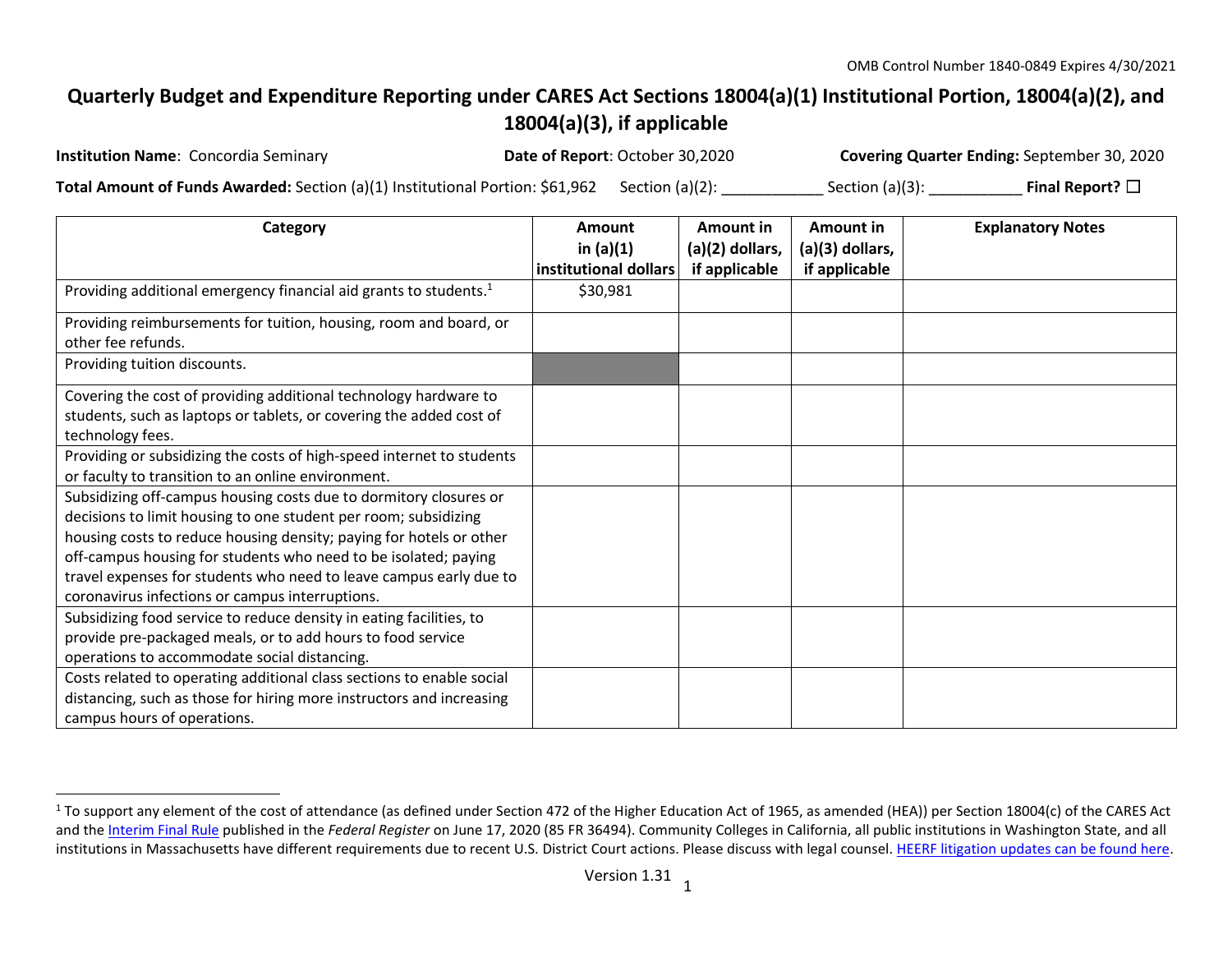OMB Control Number 1840-0849 Expires 4/30/2021

| Category                                                                                                                                                                                                                                                                               | Amount<br>in $(a)(1)$ | Amount in<br>(a)(2) dollars, | Amount in<br>(a)(3) dollars, | <b>Explanatory Notes</b> |
|----------------------------------------------------------------------------------------------------------------------------------------------------------------------------------------------------------------------------------------------------------------------------------------|-----------------------|------------------------------|------------------------------|--------------------------|
|                                                                                                                                                                                                                                                                                        | institutional dollars | if applicable                | if applicable                |                          |
| Campus safety and operations. <sup>2</sup>                                                                                                                                                                                                                                             |                       |                              |                              |                          |
| Purchasing, leasing, or renting additional instructional equipment<br>and supplies (such as laboratory equipment or computers) to reduce<br>the number of students sharing equipment or supplies during a<br>single class period and to provide time for disinfection between<br>uses. |                       |                              |                              |                          |
| Replacing lost revenue due to reduced enrollment.                                                                                                                                                                                                                                      |                       |                              |                              |                          |
| Replacing lost revenue from non-tuition sources (i.e., cancelled<br>ancillary events; disruption of food service, dorms, childcare or other<br>facilities; cancellation of use of campus venues by other<br>organizations, lost parking revenue, etc.). <sup>3</sup>                   |                       |                              |                              |                          |
| Purchasing faculty and staff training in online instruction; or paying<br>additional funds to staff who are providing training in addition to<br>their regular job responsibilities.                                                                                                   |                       |                              |                              |                          |
| Purchasing, leasing, or renting additional equipment or software to<br>enable distance learning, or upgrading campus wi-fi access or<br>extending open networks to parking lots or public spaces, etc.                                                                                 | \$30,981              |                              |                              |                          |
| Other Uses of (a)(1) Institutional Portion funds. <sup>4</sup>                                                                                                                                                                                                                         |                       |                              |                              |                          |

<sup>&</sup>lt;sup>2</sup> Including costs or expenses related to the disinfecting and cleaning of dorms and other campus facilities, purchases of personal protective equipment (PPE), purchases of cleaning supplies, adding personnel to increase the frequency of cleaning, the reconfiguration of facilities to promote social distancing, etc.

 $^3$  Including continuance of pay (salary and benefits) to workers who would otherwise support the work or activities of ancillary enterprises (e.g., bookstore workers, foodservice workers, venue staff, etc.).

 $4$  Please post additional documentation as appropriate and briefly explain in the "Explanatory Notes" section. Please note that costs for Section 18004(a)(1) Institutional Portion funds may only be used "to cover any costs associated with significant changes to the delivery of instruction due to the coronavirus, so long as such costs do not include payment to contractors for the provision of pre-enrollment recruitment activities; endowments; or capital outlays associated with facilities related to athletics, sectarian instruction, or religious worship."